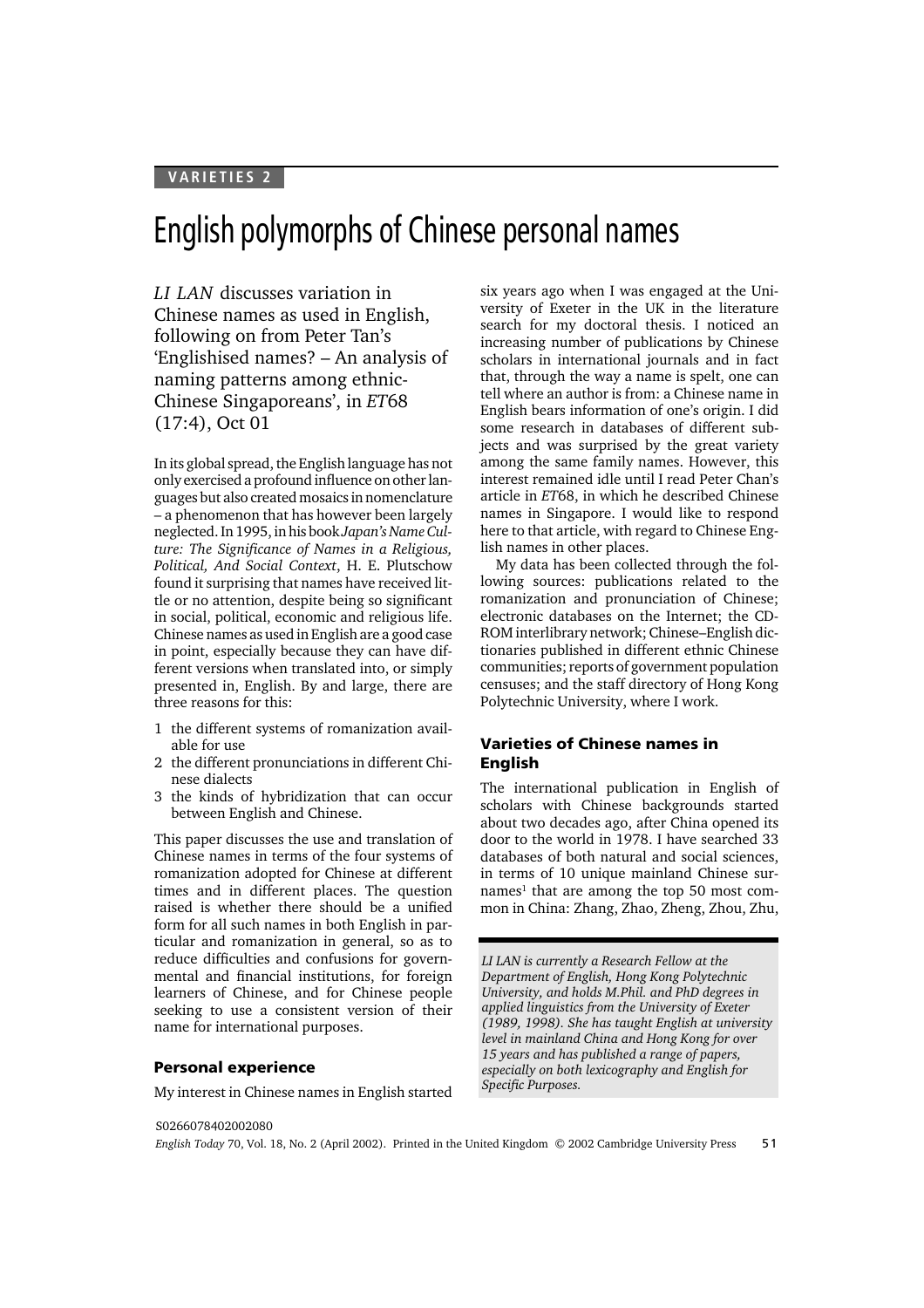

Zen, Xiao, Xie, Xu, and Xue. I worked out the above chart with the data from six leading databases (MathSciNet, MadLine, Biological Abstract, LLBA, ERIC, and INSPECT), so as to demonstrate the surge of publications by Chinese scholars in international journals from 1980 to 2000.

Before the year 1978, few mainland Chinese would have imagined their names appearing in English-language documents and were hardly concerned with how they would – or could – occur other than in traditional Chinese characters. In the last twenty years, however, over 270,000 Chinese students and scholars have studied in about 100 countries, where in many instances their families also joined them. As a result, bearing an English or romanized name has become commonplace.

Chinese characters used worldwide in ethnic Chinese groups are the same, whether in their simplified or complex forms. However, when a name is presented in English, the words represented by those characters tend to have several spellings. Such Anglicized (or, more properly, romanized) names may come from a government registrar, the recommendation or decision of a teacher, a bilingual dictionary, or some other such source. In addition, individuals sometimes change the spelling of their names when they see one that better suits their personal inclination – or even whim. The fact that a single Chinese character can have several spellings in English and other Western languages often causes confusion, and for this reason has become a significant matter for immigration departments, banks, insurance companies, and other such institutions.

## **Differences in word order and capitalization**

The first confusion arises from word order. Traditionally, a name in Chinese consists of a family name followed by a given name, but in English this ordering becomes uncertain. I always tell people 'My name is Li Lan', but when I fill in a form with a separate surname and given name, it will automatically become Lan Li in an English document. As a result it becomes difficult to be consistent: from different data sources, 12 distinct name-styles can, as it were, be generated from Chinese names rendered into English. They are:

- 1 names, composed of two characters, that follow the Chinese pattern, surname first: Li Lan
- 2 names composed of three (or more) characters represented by three (or more) roman words, family name first, in open form: *Gao Xiao Ping*
- 3 hyphenated disyllabic personal names, the second character in lower case: *Gao Xiao-ping*
- 4 hyphenated disyllabic names, the second character in upper case: *Gao Xiao-Ping*
- 5 the family name and the given name in reverse order, in open form: *Lan Li, Xiao Ping Gao*
- 6 the family name and the given name in reverse order, the given name as one word: *Xiaoping Gao*
- 7 the combination of a Christian/English name, then a Chinese given name, then the family name: *Jane Fung Yee Mok*
- 8 the combination of a Chinese given name with a Christian/English middle name in middle position: *Sao-yin Connie Lam*
- 9 the Christian/English name first, then the

52 ENGLISH TODAY 70 April 2002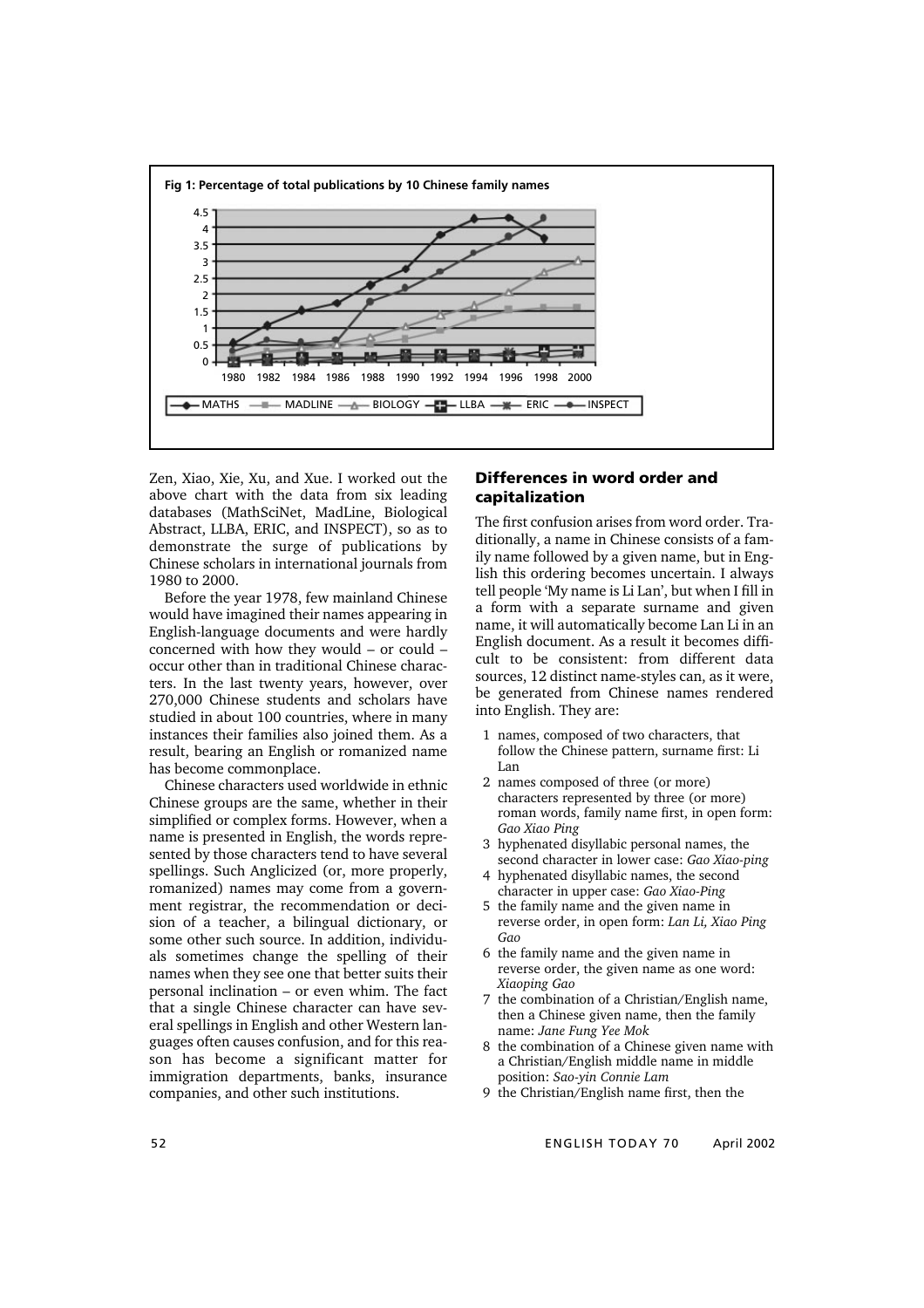family name, then the Chinese personal name: *Robert Law Chung-hung*

- 10 the Christian-cum-English name first, then initials for the disyllabic Chinese given name, then the family name: *Tracy S.Y. Wong*
- 11 the use of only one initial for the disyllabic Chinese given name: *Tracy S. Wong* (where the *S* stands for *Siu-Ying*)
- 12 increasingly commonly, in (especially academic) institutions and publications, the family name (in whatever position) presented in upper case and the given name(s) in lower case: GAO Xiaoping., Jane MOK Fung Yee, Sao-yin Connie LAM.

In addition, married women now tend to use both their husbands' family names and their maiden names. Thus, after marriage, adding the husband's surname *Lam*, *Susan Mok Fung Yee* may become *Susan Lam Mok Fung Yee*. One fortunate thing is that, however confusing the overall system may be, individuals tend to be consistent with regard to the English/roman form of their names (much as most Euro-Americans are consistent about their own names, so that for example *Sarah Macdonald* does not suddenly become *Sara McDonald* (unless it is someone else's mistake).

# **Differences derived from spelling systems**

In addition to differences in word order and among individual preferences, a name written as a single Chinese character may have different roman spellings because four distinct systems of romanization have been employed for Chinese in different countries, regions, and periods of time. Indeed, from the way a Chinese name is spelt, one can often tell a great deal about someone's background. Several systems of romanization for Chinese have been invented for purposes of pronunciation.

#### *1 The Wade-Giles system*

The oldest in current use is known as Wade-Giles, introduced by Sir Thomas Wade in 1859, and developed by his successor in Chinese Studies at Cambridge University, Herbert Giles. This is the system that is most familiar to Western eyes and for many years it has served as the standard transcription in scholarly sinological works in English. People in Taiwan and Hong Kong continue to use the Wade-Giles system.

#### *2 National Romanization*

During the period 1912–49, the first Chinese system of romanization, the National phonetic alphabet (*guoyin zimu*) was devised by Lin Yutang and Chao Yuen-ren and based on the Beijing dialect. It was approved by the government in 1918 and became obligatory in the teaching of Chinese at secondary schools. In 1930, its name was officially changed to *zhuyin fuhao*, using phonetic symbols. It continues to be used in teaching Chinese in Taiwan. *Zhuyin fuhao* has been regarded as an unhappy compromise: it employed symbols derived from the traditional script, and in reality is not a writing system at all. Its drawbacks were obvious: it was hard to learn, hard to write, hard to remember, and hard to print. 'In short, it was in outmoded and cumbersome nuisance' (Norman, 1988:259). When it comes to international communication, this system still needs interpretation. The parallel National Romanization also had complicated spelling rules to indicate four tones, and was regarded as more difficult to learn. The government paid little attention to it and it failed a few years after its creation.

#### *3 The Yale system*

During the Second World War, Yale University introduced an intensive programme of Chinese training for Air Force pilots and introduced a new system, related more clearly to American pronunciation. The Yale system was later widely used in teaching in the US for a period of time. It has also influenced spellings of Chinese names in some regions.

#### *4 The Pinyin system*

The *Pinyin* alphabetic scheme was promulgated in 1957 in China. It is based on the Beijing dialect and used as an aid in the teaching of the standard language and not as a fullyfledged autonomous writing system. The system employs 21 *shengmu* (consonants) and 35 *yunmu* (simple and compound vowels). The tone mark is placed on top of each vowel and there are four tones altogether. *Pinyin* is compulsory in learning Chinese in primary education in the People's Republic of China. In English-language publications in China, all Chinese personal and place names are spelled following the rules of *Pinyin*.

For historical reasons and because of political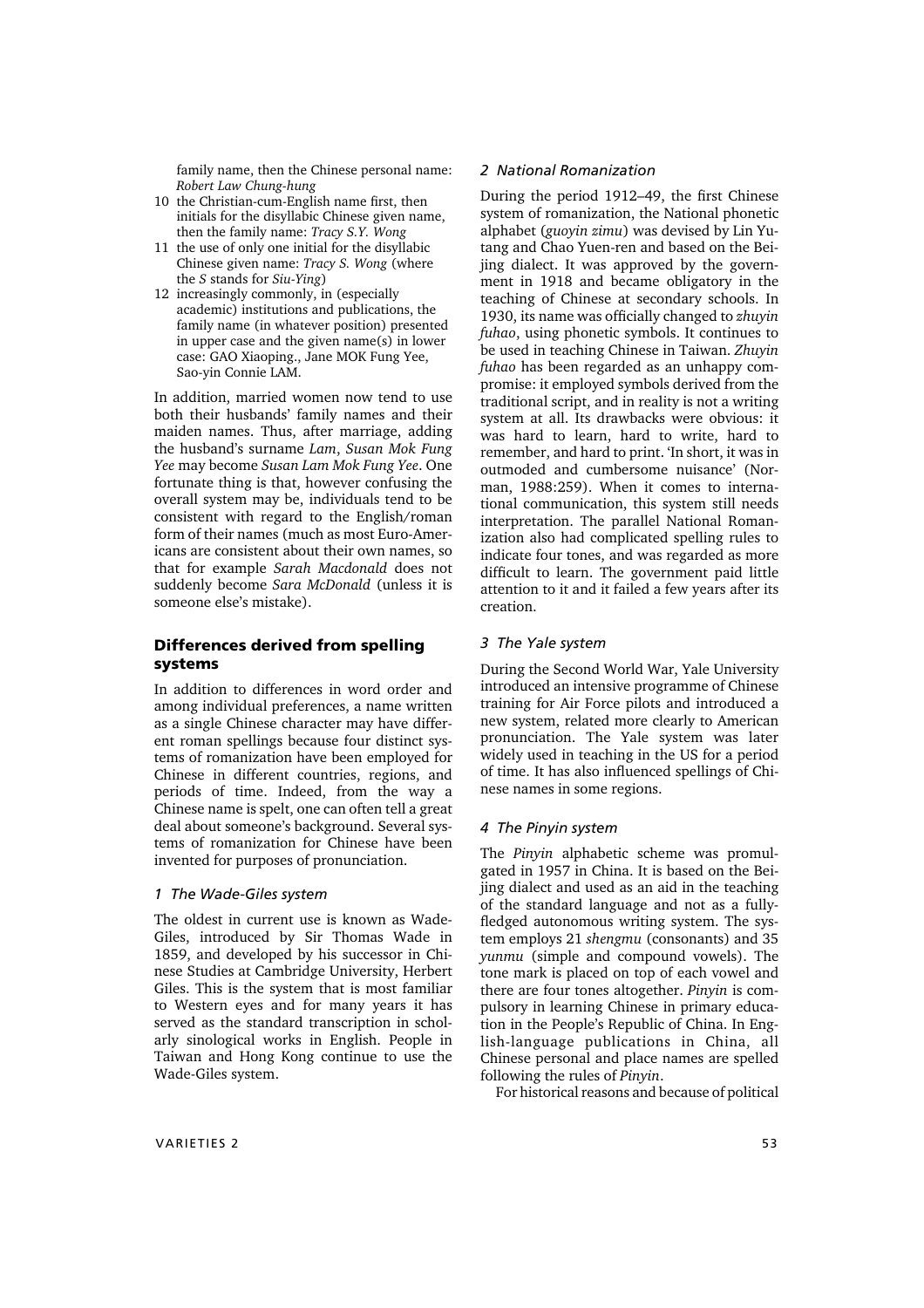and geographical separation it has been difficult for Chinese ethnic communities to apply a unified spelling system in their communication through English and other languages. With the recent rapid development of China and the implementation of the 'open-door policy', an increasing number of Chinese people and places are known to the world in the field of science, politics, economics, and the like. The older, widely-used *Wade-Giles* system 'is now slowly but surely yielding its place to the newer *Pinyin* system' (Norman, 1988:173), and Pinyin has gradually been recognized worldwide.

The Library of Congress of the United States, in 1979 and 1980, recommended that the library community undertake conversion from Wade-Giles to Pinyin for the romanization of Chinese. It anticipated that 'more and more people will, in the future, approach Chinese through Pinyin romanization,... because fewer and fewer library users will have a working knowledge of Wade-Giles' (Melzer, 1996). In 1990, the Library of Congress again investigated the feasibility of converting from Wade-Giles to Pinyin, and since October 2000 all US library materials in Chinese have been catalogued in Pinyin form. This has been a huge conversion project for American libraries with Chinese collections (Lin, 2001: personal communication).

The United Nations has been using Pinyin for Chinese personal and place names for many years. After Pinyin was adapted as the U.N. Mandarin Phonetic Symbol (U.N.MPS) system, more and more government agencies, as well as most scholarly and international communities, have used Pinyin to romanize Chinese names. Dictionaries published in the UK and the US now consistently use Pinyin for Chinese names, for example *Mao Zedong* instead of *Mao Tse-tung*. International news agencies are doing the same. When Deng's death was reported in February 1997, most leading newspapers and magazines in America and Britain used the Pinyin forms *Deng Xiaoping* and *Beijing* rather than the Wade-Giles *Teng Hsiao Ping* and *Peking*.

Singaporeans now use Pinyin as a pronunciation tool for language learners and as a system for inputting Chinese characters into a computer (Kuo & Jernudd, 1994:82). In 1999, Taiwan also decided to adopt Pinyin as used by the mainland to romanize Chinese names, dropping Wade-Giles (*Asiaweek*; Hong Kong, 6 Aug. 99). Pinyin has also increasingly gained inter-

| Table 1: Consonant differences in the four<br>spelling systems |                 |                                 |              |  |  |
|----------------------------------------------------------------|-----------------|---------------------------------|--------------|--|--|
| Pinyin                                                         | $W-G$<br>system | <b>National</b><br>Romanization | Yale         |  |  |
| b                                                              | P               | B                               | $\mathbf b$  |  |  |
| $\mathbf d$                                                    | T               | d                               | d            |  |  |
| $\mathbf{c}$                                                   | <b>Ts</b>       | ts                              | ts           |  |  |
| g                                                              | K               | g                               | g            |  |  |
| J                                                              | ch              | j(i)                            | j(i)         |  |  |
| Q                                                              | ch              | ch(i)                           | ch(i)        |  |  |
| $\mathsf{R}$                                                   | $J_{\rm}$       | r                               | r            |  |  |
| X                                                              | hs              | sh(i)                           | s(i)         |  |  |
| Z                                                              | ts, tz          | ts                              | dz.          |  |  |
| Zh                                                             | ch              | $\mathbf{i}$                    | $\mathbf{i}$ |  |  |
|                                                                |                 |                                 |              |  |  |

national recognition for diplomatic and official purposes as well as in the media.

Pinyin differs significantly from Wade-Giles and also has differences from the National Romanization and Yale systems. The major differences are:

#### *Spelling differences in consonants (shengmu)*

In the four spelling systems, consonants are the same with *p*, *m*, *f*, *t*, *n*, *l*, *k*, *h*, *ch*, *sh*, *s*. In Wade-Giles, the consonants *ch*, *zh*, *j* and *q* all have the same spelling *ch*; *c* and *z* both use *ts*; *d* and *t* are both spelled *t*; *g* and *k* are both *k*, all posing problems in distinguishing some sounds.

#### *Spelling differences in single and combined vowels (yunmu)*

As for the vowels, *a*, *o*, *ai*, *ei*, *ou*, *an*, *en*, *ang* and *eng*, all four systems employ the same spellings. The differences are listed in Table 2.

## *Differences arising from the dialects*

The multidialectal nature of the Chinese language strikingly affects its spelling. Dr Chao Yuen Ren has listed nine main Chinese dialect groups. This great variety has impeded spoken communication among people from different parts of the country, but the written lingua franca provides an essential unity. However, the English versions of Chinese names, and especially surnames, can vary because of wide sound differences among dialects, the sounds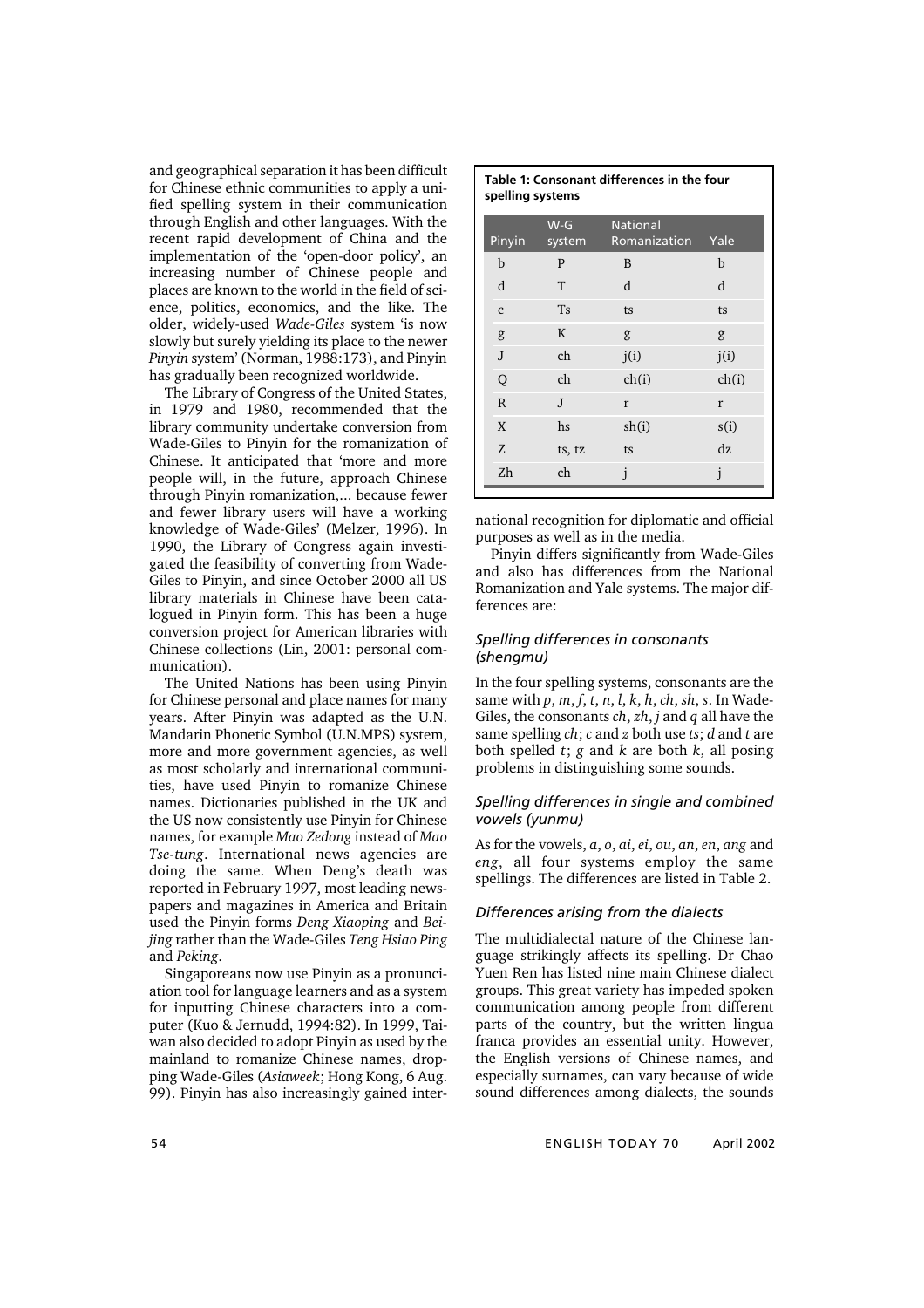| tems           |                 |                                 |                |  |
|----------------|-----------------|---------------------------------|----------------|--|
| Pinyin         | $W-G$<br>system | <b>National</b><br>Romanization | Yale           |  |
| ian            | ien, yen        | ian                             | yan            |  |
| <b>Te</b>      | ieh             | ie                              | ye             |  |
| Uo             | $\overline{O}$  | uo                              | <b>WO</b>      |  |
| $\overline{A}$ | a               | a                               | a              |  |
| $\Omega$       | $\overline{O}$  | $\Omega$                        | $\overline{O}$ |  |
| T              | i               | $\mathbf{i}$                    | yi, i          |  |
| Ī              | ih              | ih                              | z, r           |  |
| U              | u               | u                               | W              |  |
| E              | e               | e                               | e              |  |
| E              | eh              | eh                              |                |  |
| E              | erh             | erh                             |                |  |
| ua             | wa, ua          | ua                              | wa             |  |
| ue             | ueh             | ueh                             |                |  |
| ue             | uo, wo          | uo                              | <b>WO</b>      |  |
| ue             | io              | io                              |                |  |
| ia             | ya, ia          | ia                              | ya             |  |
| ie             | yeh, ieh        | ie                              | ye             |  |
| iao            | yao, iao        | iau                             | yau            |  |
| iu             | yu, iu          | iou                             | you            |  |
| ian            | yen, ien        | ian                             | yan            |  |
| in             | yin, in         | in                              | yin, in        |  |
| iang           | iaug            | iaug                            | yang           |  |
| iong           | iung            | iung                            | iung           |  |
| ou             | on              | on                              | ou             |  |
| ong            | ung             | ung                             | ung            |  |

being phoneticized by means of different combinations of roman letters.

In mainland China, the spelling is unified, based on Pinyin, permitting a standard Chinese pronunciation. It is noted that the spelt-out forms vary from place to place in Chinese communities outside mainland China, even though the characters are the same. The following table shows the spelling variants of a set of family names (among the fifty most common), and is taken from a national survey carried out in China in 1990.

Other varieties are recorded in the book *Chi-*

| Table 3: Spelling variants in different dialects<br>and regions |                     |               |                      |  |
|-----------------------------------------------------------------|---------------------|---------------|----------------------|--|
|                                                                 | Putonghua Cantonese | Taiwan        | other                |  |
| Zhang                                                           | Cheung              | Chang         | Cheong               |  |
| Zheng                                                           | Cheng               | Cheng         | Ti                   |  |
| Oian                                                            | Chin.<br>Chen       | Chien         | Chi                  |  |
| Zhao                                                            | Chiu                | Chao          | Toi                  |  |
| Li                                                              | Lee                 | Li            | Li                   |  |
| Wang                                                            | Wong                | Wang          | Ong                  |  |
| Huang                                                           | Wong                | Hwang         | Hong,<br>Ong,<br>Ooi |  |
| Wang                                                            | Wong                | Wong          | Ong                  |  |
| Zhou                                                            | Chou                | Chou          | Chiu                 |  |
| <b>Xia</b>                                                      | Ha                  | Hsia          | Ha                   |  |
| Xiao                                                            | Siu                 | Hsiao         | Seow                 |  |
| Xu                                                              | Hui                 | Hsu           | Kho,<br>Chee         |  |
| Jiang                                                           | Kong                | Chiang        | Kang                 |  |
| Jia                                                             | Ka                  | Chia          | Ka                   |  |
| Oiu                                                             | Yao                 | Chiu          | Khu                  |  |
| Zeng                                                            | Tsang               | Tseng         | Chan                 |  |
| Chen                                                            | Chan                | Chen          | Tan                  |  |
| Zhu                                                             | Chu                 | Chu           | Chu                  |  |
| Guo                                                             | Kwok                | Kuo           | Keh                  |  |
| Yang                                                            | Yeung,              | Yang<br>Young | Iu                   |  |
| Wu                                                              | Ng                  | Wu            | Goh                  |  |
| Yan                                                             | Ngan                | Yen           | Yam                  |  |
| Yan                                                             | Yim                 | Yen           | Giam                 |  |
| Ni                                                              | Ngai                | Nee           | Ge                   |  |
| Ye                                                              | Ip, Yip             | Yih           | Gak                  |  |
| Hong                                                            | Hung                | Hung          | Ang                  |  |

*nese American Names: Tradition and Transition*, Emma Woo Louie (1997:39)

#### **Conclusion**

The spelling in English of names of Chinese origin reveals the layered history of this ethnic group, including different spelling systems, dif-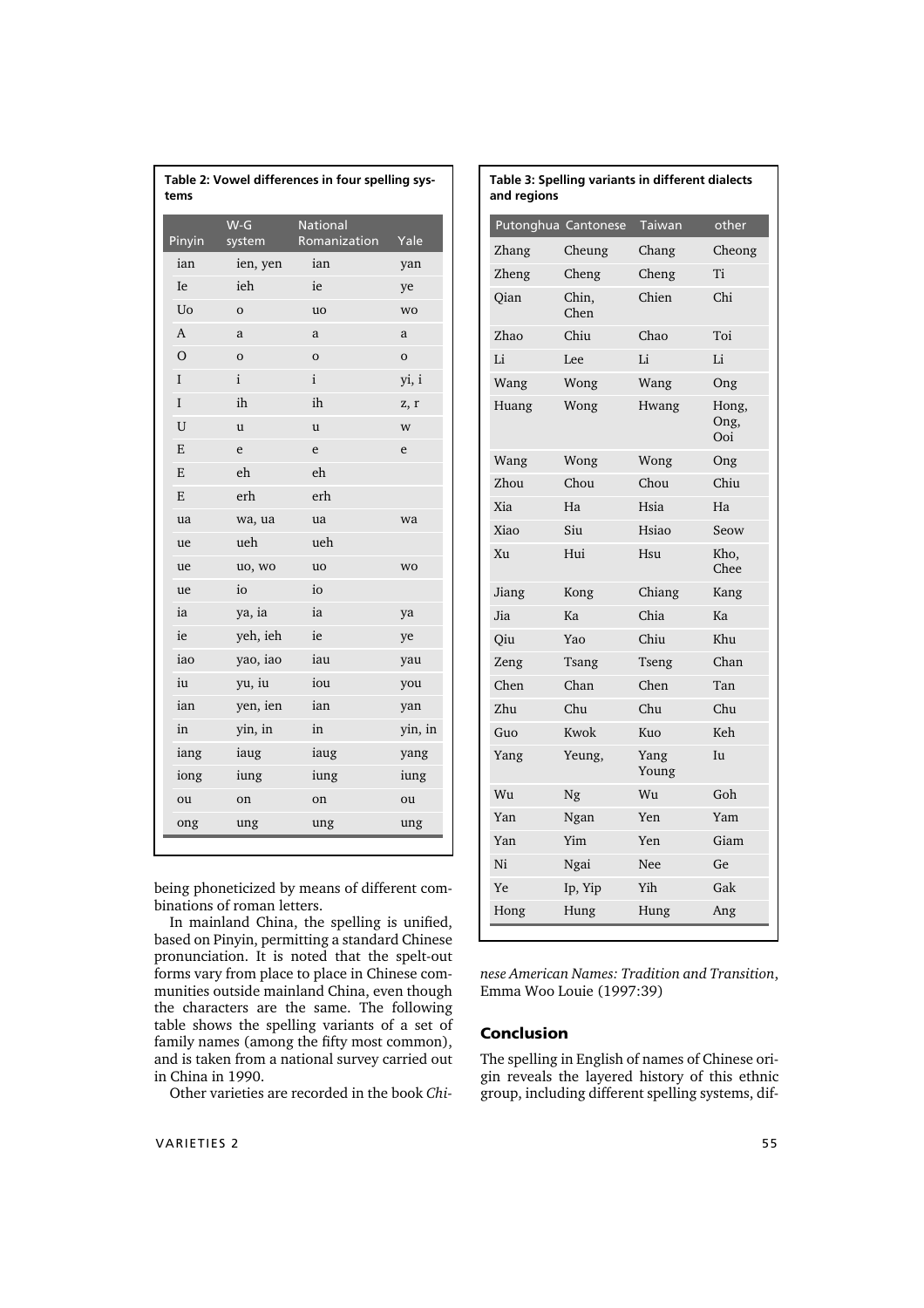| Table 4                    |                    |                   |
|----------------------------|--------------------|-------------------|
| Selected spelling          | Dictionary meaning | surname character |
| Bai, Bock, Pai             | white              |                   |
| Be, Ma, Mah, Mar           | a horse            |                   |
| Cai, Choy, Tsai            | herbs, weeds       |                   |
| Chiang, Ging, Jiang, Kiang | a large river      |                   |
| Chu, Gee, Jee, Zhu         | red, vermilion     |                   |
| Hsiung, Hung, Xiong        | a brown bear       |                   |
| Hwang, Huang, Hwang, Wong  | yellow color       |                   |
| Lam, Lin, Ling             | a forest           |                   |
| Lei, Loui, Louie           | thunder            |                   |
| Mei, Moy, Mui              | a plum             |                   |
| New, Niu                   | an ox              |                   |
| Ngan, Yan, Yen             | a color            |                   |
| Shek, Shi, Shih            | a stone            |                   |

ferent dialects, and influence from the English language itself. There is every reason for someone formulating a unified and standard means of romanizing Chinese names and other Chinese proper nouns. Such an attempt would not only benefit the Chinese but also the rest of the world, of whose population the Chinese constitute one-fifth. While there are various Chinese romanization systems, there is only one Pinyin, providing 'the spelt-out sounds' of Putonghua. Pinyin certainly answers the call for the systematization of Chinese names. The struggle to obtain worldwide recognition for Pinyin has been more or less a political one, and in spite of some resistance the adoption of Pinyin has become a world trend.

However, although attempts have been made at various times to standardize the romanization of Chinese names, it would be difficult to change the history of a family name, and the Chinese names of major individuals have long been internationally recognized and recorded, regardless of how they have been spelt at different times and in different places. It is important therefore that each name should be regarded as existing in its own right. As Elsdon Smith once observed, the owner of a name is the one who is 'most intimately concerned with its shape and form and is accorded the authoritative voice.' This advice should be applied to the individual's choice in name-style. The variants of Chinese English names might remain for a

fairly long period due to the native dialect, regional norm, and personal preference of a Chinese person, but Pinyin will probably slowly and steadily serve to clear up the many current confusions in Chinese names.

#### *Acknowledgement*

My special thanks to Ms Lin Bin, a PINES Cataloging Coordinator at Georgia Public Library, USA, for her valuable help during the preparation of this article.

#### *References*

- Chao, Y.R. 1976. *Aspects of Chinese Sociolinguistics.* Stanford, CA: Stanford University Press.
- Editing Group. 1990. *General Chinese–English Dictionary*. Hong Kong: Chung Hwa.
- Hu, Q. L. 1994. 'How to distinguish and catalog Chinese personal names.' In C*ataloging & Classification Quarterly*, 19/1, 29–47.
- Ingulsrud, J. E. 1999. *Learning to read in China: Sociolinguistic perspectives on the acquisition of literacy.* Lewiston, N.Y: E. Mellen.
- Ingraham, H. 1997. *People's Names: a cross-cultural reference guide to the proper use of over 40,000 personal and familial names in over 100 cultures.* Jefferson, N.C.: McFarlan.
- Jones, R. 1997. *Chinese Names: The traditions surrounding the use of Chinese surnames and personal names.* Malaysia: Pelanduk.
- Kaplan, J., & A. Bernays. 1997. *The language of name.* New York: Simon & Schuster.
- Kuo, C.Y., & B.H. Jernudd. 1994. 'Balancing macro-

56 ENGLISH TODAY 70 April 2002